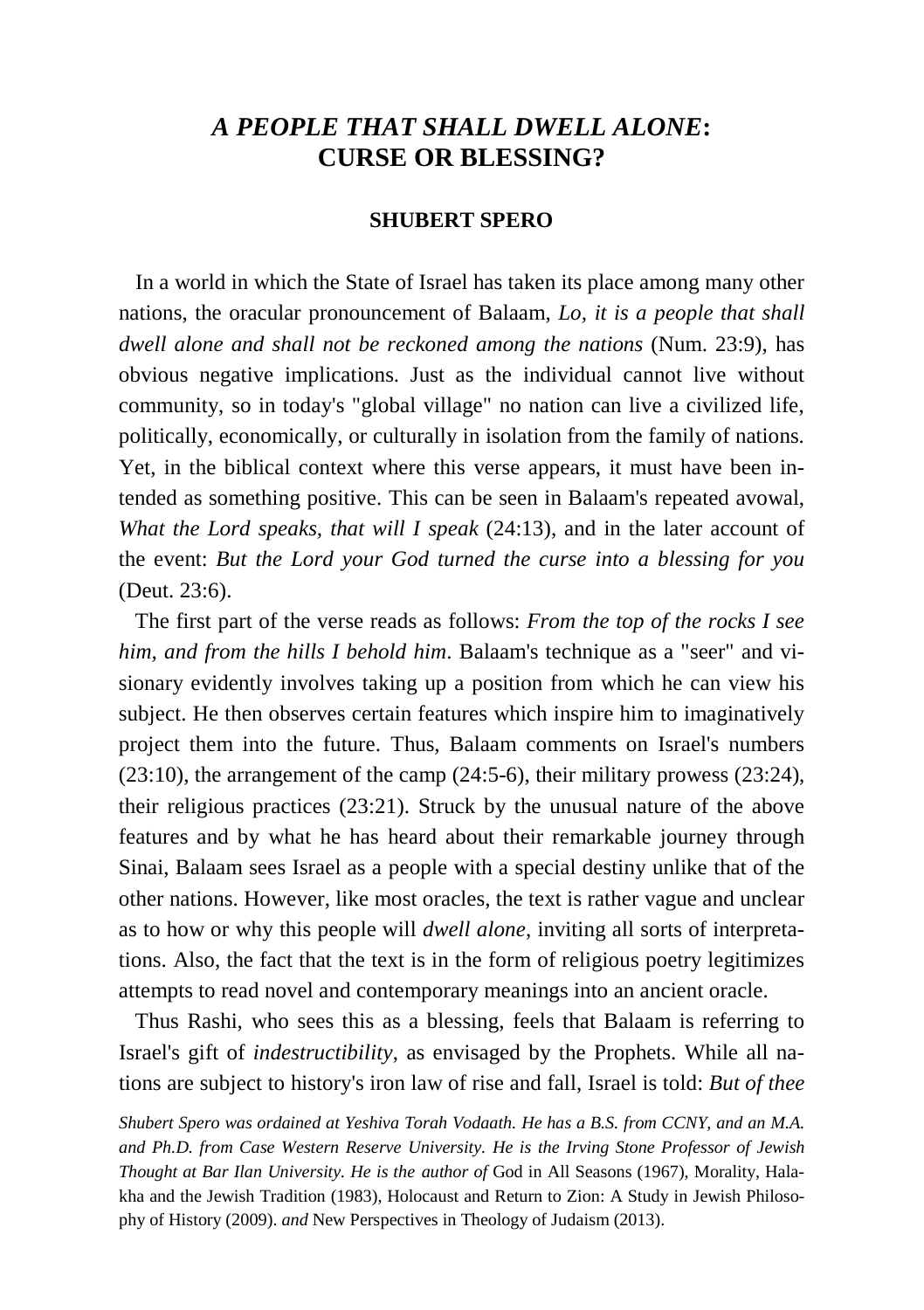*I will not make a full end* (Jer. 30:11). By the era of the Talmud, and certainly by the Middle Ages, this dictum of Israel's indestructibility as a nation had received tragic empirical verification. Despite loss of homeland, dispersion, and repeated persecution, Israel managed to survive. By then, Christian theology, puzzled by the disquieting presence of Jesus-denying Jews in the major cities of Europe, disseminated the myth of the "wandering Jew," of the Jews as an accursed people condemned to wander through history, reviled as a pariah and subject to Divine punishment for daring to reject the Redeemer. While Balaam may not exactly have had this in mind, Rashi is correct in pointing to Israel's indestructibility as a primary feature of what has contributed to the perception of Jews as a kind of "mystery people", not only sociologically but theologically, as a people endowed with an element of the Divine.

 An eminent Christian theologian observed: "The Jews can be despised and hated and oppressed and persecuted and even assimilated, but they cannot really be touched; they cannot be exterminated, they cannot be destroyed. They are the only people that necessarily continues to exist with the same certainty as that God is God."<sup>2</sup> So that while "every people is in some sense unique, there seems to be something uniquely unique about the Jewish people." 3

 Although the Patriarchs are assured that a *great nation* will issue forth from their progeny and that it shall be a *blessing to all the families of the earth* (Gen. 12:2-3), there is no explicit reference to any special qualities. However, beginning with the Sinai covenant, the people are told: *You shall be My own treasure among the peoples* (Ex. 19:5), thereby planting the seed for Jewish exceptionalism which will lead to a full-blown concept of Israel as the chosen people of God in the Book of Deuteronomy.

 Of course, the question that increasingly agitated Jews in the course of their difficult history was: "Chosen for what"? The answer, implicit in the text, conceives Israel as the "people of God" in the sense of representing God and His teachings in history: their accomplishments and their failures, their collective virtue and their collective shortcomings become signposts marking the progress of God's influence in the world. The Deuteronomic text reflects an acute awareness of the effect of the Jewish condition on the nations. Should Israel remain loyal to the Covenant, *He* [God] *will make you high*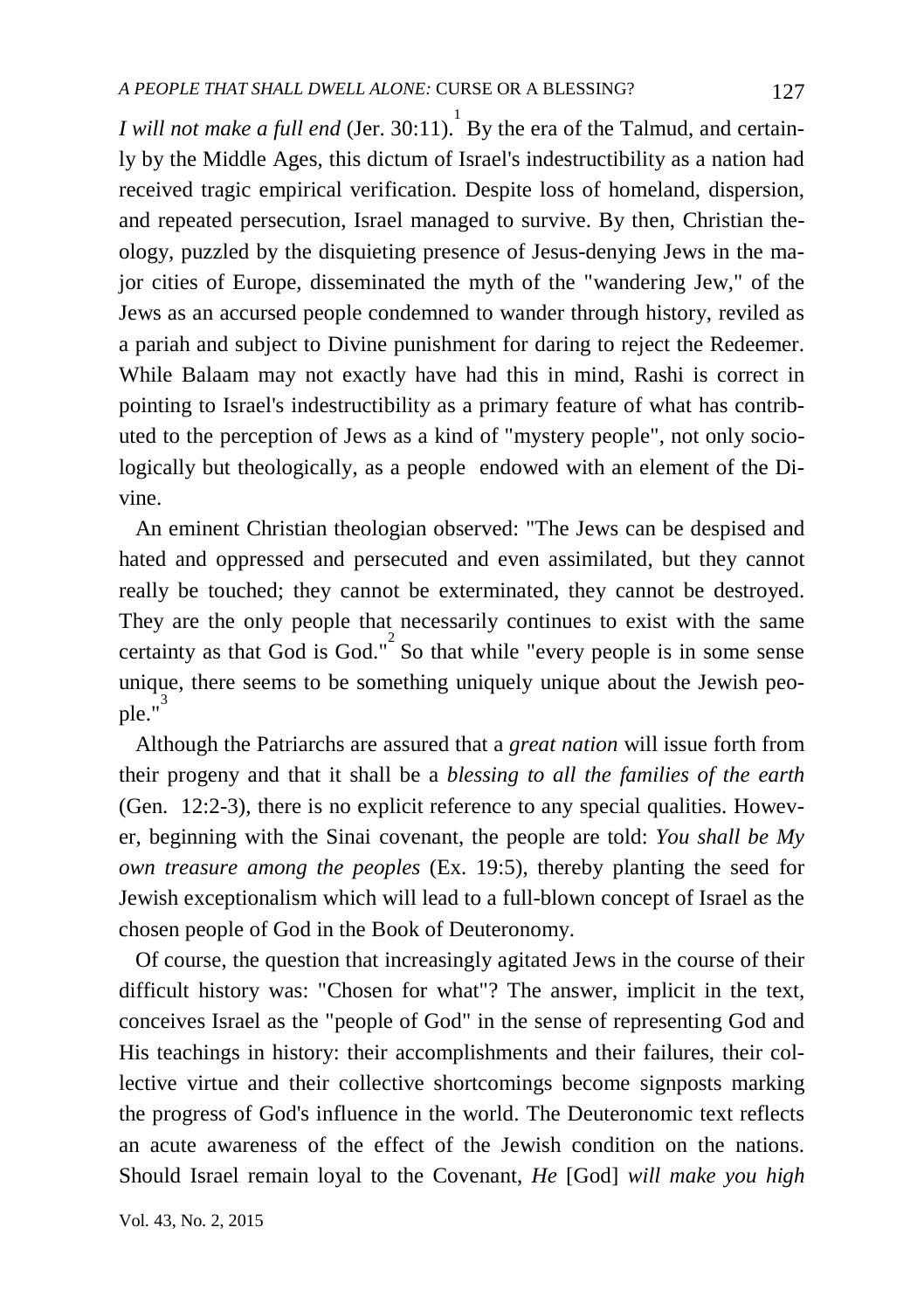*above all the nations He has made, in praise, and in name, and in glory* (Deut. 26:19). Whereas, if Israel *will not hearken to the voice of the Lord . . . you will become an astonishment, a proverb. and a byword among all the peoples* (Deut. 28:15, 37).

 *Lo, it is a people that shall dwell alone.* If we disconnect this portion of the verse from the remainder, we can see it as expressing a basic feature of Jewish peoplehood. For in terms of how Israel is to *dwell*, i.e., the ongoing activities of daily life, raising a family, serving God, educating children, and socializing, they are indeed a people apart. The Bible instructs them *not to intermarry* with the nations of the land (Deut. 7:3), nor to adopt their religious practices. And, of course, the many dietary restrictions discourage socializing with non-Jews. While, historically, Diaspora Jews were often compelled to live in a ghetto, the fact is that their religious needs and the communal institutions created to serve them encouraged Jews to live close to each other. Sadly, this feature of Jewish peoplehood has often been viewed as a sign of "racial superiority", provoking hatred and suspicion. This was indeed recognized by Shakespeare as the framework of Jewish-Christian relations in his time. He thus has Shylock the Jew tell his Christian neighbors: "I will buy with you, sell with you, talk with you, walk with you, and so following; but I will not eat with you, drink with you, nor pray with you."

 *… And shall not be reckoned among the nations.* It is hard to gauge Balaam's understanding of the term *nation* when, after saying this, he goes on to assert: *Amalek was the first of the nations* (Num. 24:20). Ironically enough, however, in contrast to Balaam's statement that Israel *is not to be reckoned among the nations*, a recent study affirms that it was precisely the Hebrew Bible which inspired the modern concepts of "nation" and "nationalism," Israel being the paradigmatic model of the "nation-state." 5 While arguing that England was the first "nation" in modern times, Professor Adrian Hastings shows that the entire concept (now taken for granted) that human society properly consists of a number of culturally distinct nations springs from the description given in Genesis. An "ethnicity" is simply a group of people with a shared cultural identity, a spoken language, and biological connections. However, an ethnicity can grow into a "nation" when it becomes more selfaware as a community possessing or claiming the right to political autonomy, control of a specific territory, and (surprisingly) "possessing a literature of its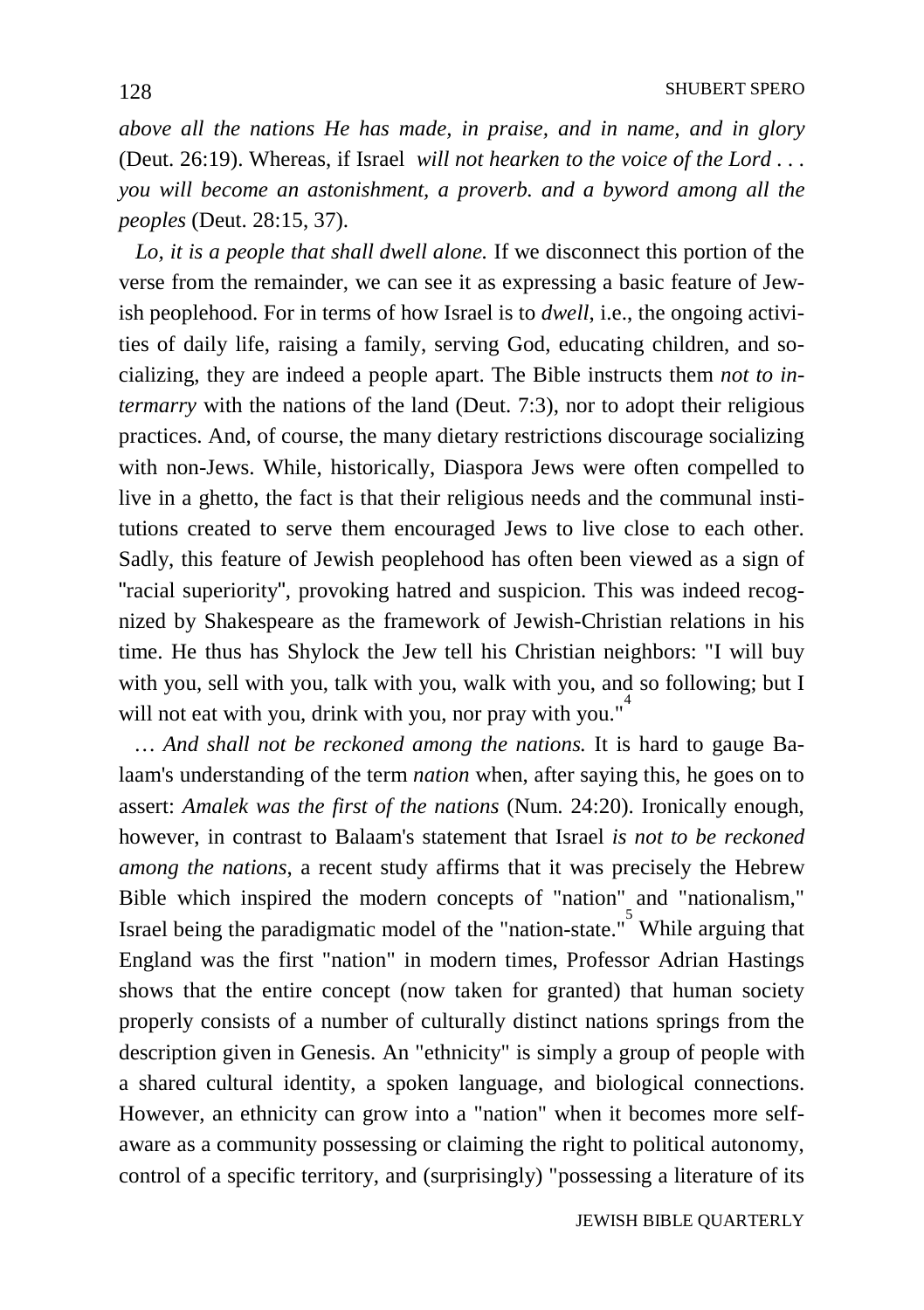own in the vernacular." According to his analysis, modern Israel should be considered a nation-state – a state that identifies itself in terms of one specific *Jewish* nation, one in which its citizens see themselves not merely as subject to the sovereign but "bonded to each other horizontally." They jointly "own" the state. In light of this new insight, Balaam's oracle that [Israel] *shall not be reckoned among the nations* should perhaps be interpreted as follows: Israel, by virtue of its distinct culture, biological connections, emergence from slavery, and religious literature, should not be counted among the other *so-called*  "nations" of the time, which were nothing more than ethnicities. For the fact is that the *first of the nations* was really Israel!

 *Lo ,it is a people that shall dwell alone* (levadad). A final thought: There is a distinction that Rabbi Joseph Dov Soloveitchik made between two sentences, "I am alone" and "I am lonely." The former is an objective factual report which can be verified as true or false, while the latter is a subjective judgment which the Rabbi calls "an existential or depth experience." According to this view, a person could actually be alone and not feel lonely while another, surrounded by family and friends, could experience loneliness. One of Rav Soloveitchik's best- known teachings is that a feeling of acute "loneliness" is part of what it is to be human. This is not a pathology, but the development of a certain maturity. The individual is becoming aware of his humanity, a unique feeling of selfhood, an experience, as far as we can tell, unknown to any other creature. In the words of Rav Soloveitchik: "To be means to be the only one singular and different. The "I" is lonely, experiencing ontological incompleteness because there is no one who exists like the "I" which cannot be repeated, imitated or experienced by others."

 So if there is some sort of prophetic element in Balaam's parables, perhaps he is dimly and unconsciously alluding to an emerging analytic and critical quality which will surface among individuals among this people that will see through the idolatries, the banalities, and the shallow conventional wisdom of the age , and, in so doing, experience this existential loneliness. Perhaps, then, Numbers 23:19 is neither a blessing nor a curse, but rather a provocative hint as to aspects of Jewish nationhood.